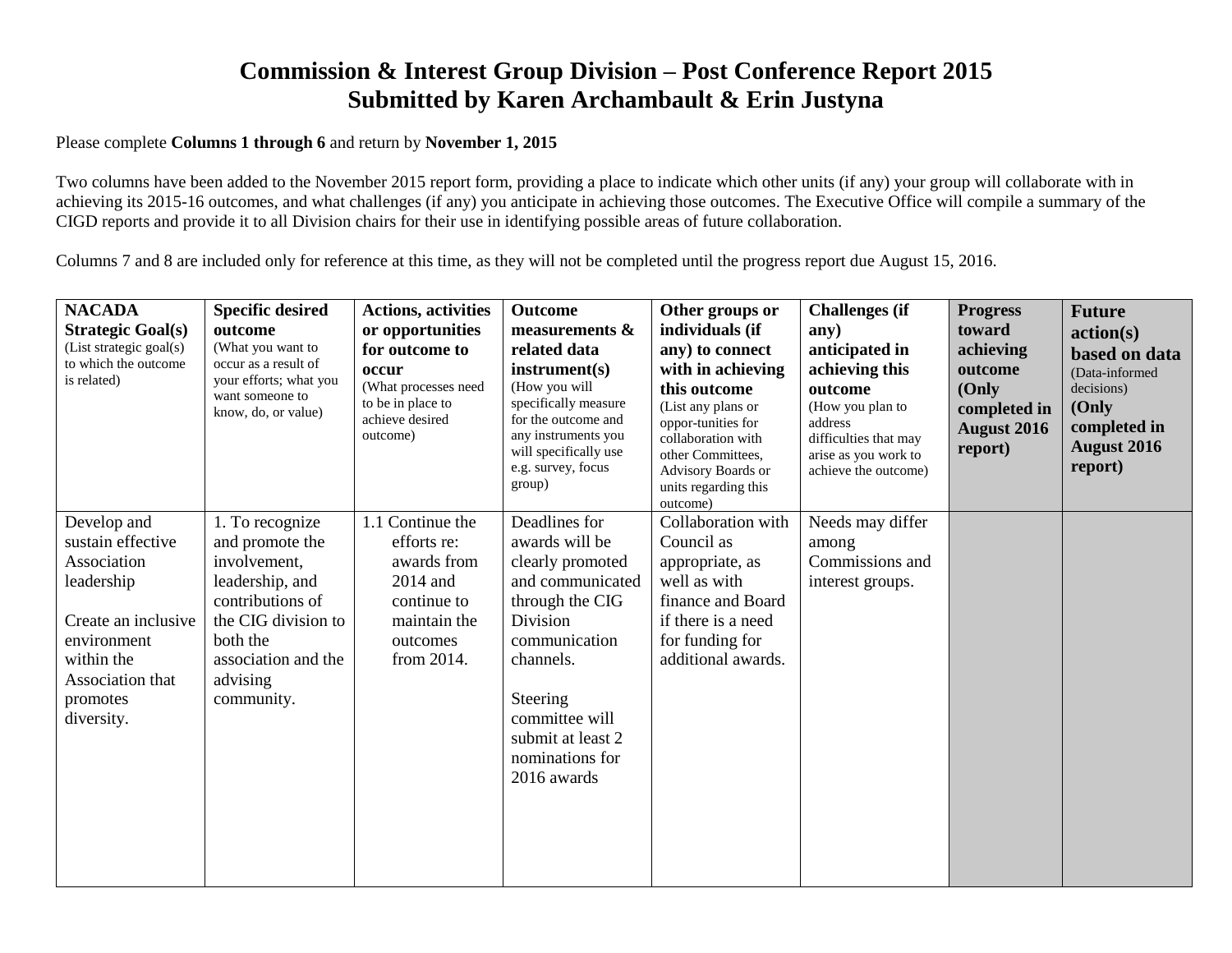|                                                                                                                                                                                                                   |                                                                                                                                                                                                     | 1.2 Evaluate<br>potential for<br>and provide<br>opportunities<br>for recognition<br>throughout the<br>year.  | CIG division will<br>produce report<br>with possible<br>opportunities for<br>recognition<br>throughout the<br>year and make<br>recommendations<br>regarding<br>implementation.                                        |                                                                                           |                                             |  |
|-------------------------------------------------------------------------------------------------------------------------------------------------------------------------------------------------------------------|-----------------------------------------------------------------------------------------------------------------------------------------------------------------------------------------------------|--------------------------------------------------------------------------------------------------------------|-----------------------------------------------------------------------------------------------------------------------------------------------------------------------------------------------------------------------|-------------------------------------------------------------------------------------------|---------------------------------------------|--|
| Develop and<br>sustain effective<br>Association<br>leadership.<br>Provide<br>professional<br>development<br>opportunities that<br>are responsive to<br>the needs of<br>advisors and<br>advising<br>administrators | 2. Support<br>leadership<br>succession and<br>maintenance of<br>high level of<br>leadership<br>outcomes by<br>providing ongoing<br>professional<br>development<br>opportunities for<br>CIG leaders. | 2.1 Review and<br>revise current<br><b>CIG Division</b><br>Electronic<br>Handbook                            | Committee tasked<br>with review of the<br>handbook<br>established.<br>Committee review<br>complete with<br>recommendations<br>for improvements.<br>Improvements<br>completed and<br>revised version<br>posted online. | Current and<br>former CIG chairs<br>to review<br>handbook and<br>make<br>recommendations. | Time consuming.<br>No other<br>impediments. |  |
|                                                                                                                                                                                                                   |                                                                                                                                                                                                     | 2.2 Training<br>materials<br>provided for<br>all chairs on<br>an ongoing<br>basis<br>throughout the<br>year. | Minimum of 5<br>training "tip<br>sheets" developed<br>and posted to<br>website for use by<br>chairs.                                                                                                                  | Steering<br>committee and<br>other members to<br>provide content for<br>training sheets   | Time consuming.<br>No other<br>impediments. |  |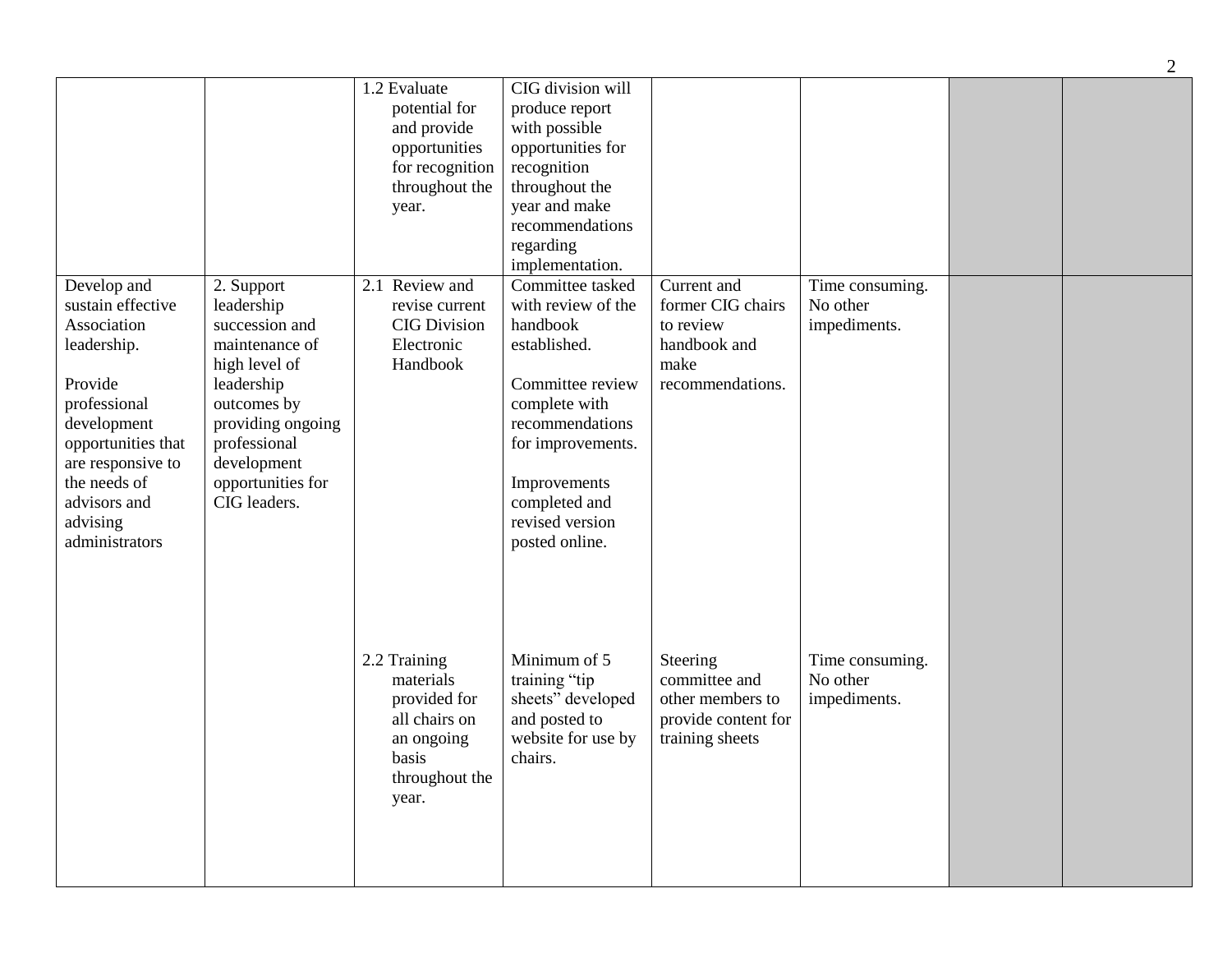|                                                                                                                                          |                                                                                                                                                                                                                                                                                                                                                             |                                                                                                                                                                                                         |                                                                                                                                                                                                                                                                                                                                                                                                                               |                                                                                                                      |                                                                                                                                                                                                                                                                                                                                                                                     | $\mathfrak{Z}$ |
|------------------------------------------------------------------------------------------------------------------------------------------|-------------------------------------------------------------------------------------------------------------------------------------------------------------------------------------------------------------------------------------------------------------------------------------------------------------------------------------------------------------|---------------------------------------------------------------------------------------------------------------------------------------------------------------------------------------------------------|-------------------------------------------------------------------------------------------------------------------------------------------------------------------------------------------------------------------------------------------------------------------------------------------------------------------------------------------------------------------------------------------------------------------------------|----------------------------------------------------------------------------------------------------------------------|-------------------------------------------------------------------------------------------------------------------------------------------------------------------------------------------------------------------------------------------------------------------------------------------------------------------------------------------------------------------------------------|----------------|
|                                                                                                                                          |                                                                                                                                                                                                                                                                                                                                                             | 2.3 Redesign<br>annual<br>training to be<br>inclusive of all<br>chairs,<br>including IG<br>and to be<br>appropriate for<br>all levels of<br>experience<br>including new,<br>continuing,<br>and outgoing | Annual training is<br>revised to reflect<br>needs of different<br>chairs; feedback<br>from chairs<br>reflects value of<br>improved training.<br><b>Budget reflects</b><br>inclusion of IG<br>chairs in funding<br>as appropriate.                                                                                                                                                                                             | Council, board,<br>and finance<br>committee as<br>needed to make<br>adjustments and<br>provide funding as<br>needed. | Challenge of<br>predicting how<br>many will request<br>reimbursement<br>makes it more<br>challenging to<br>budget for IGs                                                                                                                                                                                                                                                           |                |
| Develop and<br>sustain effective<br>Association<br>leadership.<br>Engage in ongoing<br>assessment of all<br>facets of the<br>Association | 3. Evaluate CIG to<br>include:<br>contributions of<br>chairs and steering<br>committee to<br>determine efficacy<br>to encourage<br>continued<br>leadership or to<br>encourage changes<br>of course in action;<br>and needs/purpose<br>of commissions vs<br>interest groups to<br>ensure equity and<br>appropriate<br>positioning within<br>the organization | 3.1 Publish chair<br>expectations<br>and measure<br>chair efficacy<br>to these<br>minimums<br>3.2 Publish<br>steering<br>committee<br>expectations<br>and measure<br>efficacy to<br>these<br>minimums   | Chair expectations<br>are published to<br>website. Rubric is<br>developed and<br>provided to<br>steering committee<br>to evaluate chairs<br>and develop<br>support plan where<br>needed.<br>Steering<br>committee<br>expectations are<br>published to<br>website. Rubric is<br>developed and<br>provided to chairs<br>to evaluate their<br>steering committee<br>member. CIG reps<br>develop support<br>plan where<br>needed. | Current and<br>former chairs and<br>steering committee                                                               | There may be<br>some resistance to<br>being "evaluated"<br>as this is a<br>volunteer position.<br>Must have clear<br>guide for "what if"<br>chairs are not<br>meeting<br>expectations. In<br>addition, we must<br>communicate the<br>roles of IGs and<br>Cs clearly and<br>ensure equity so<br>that the self-<br>assessment is not<br>done with a sense<br>of hierarchy in<br>mind. |                |